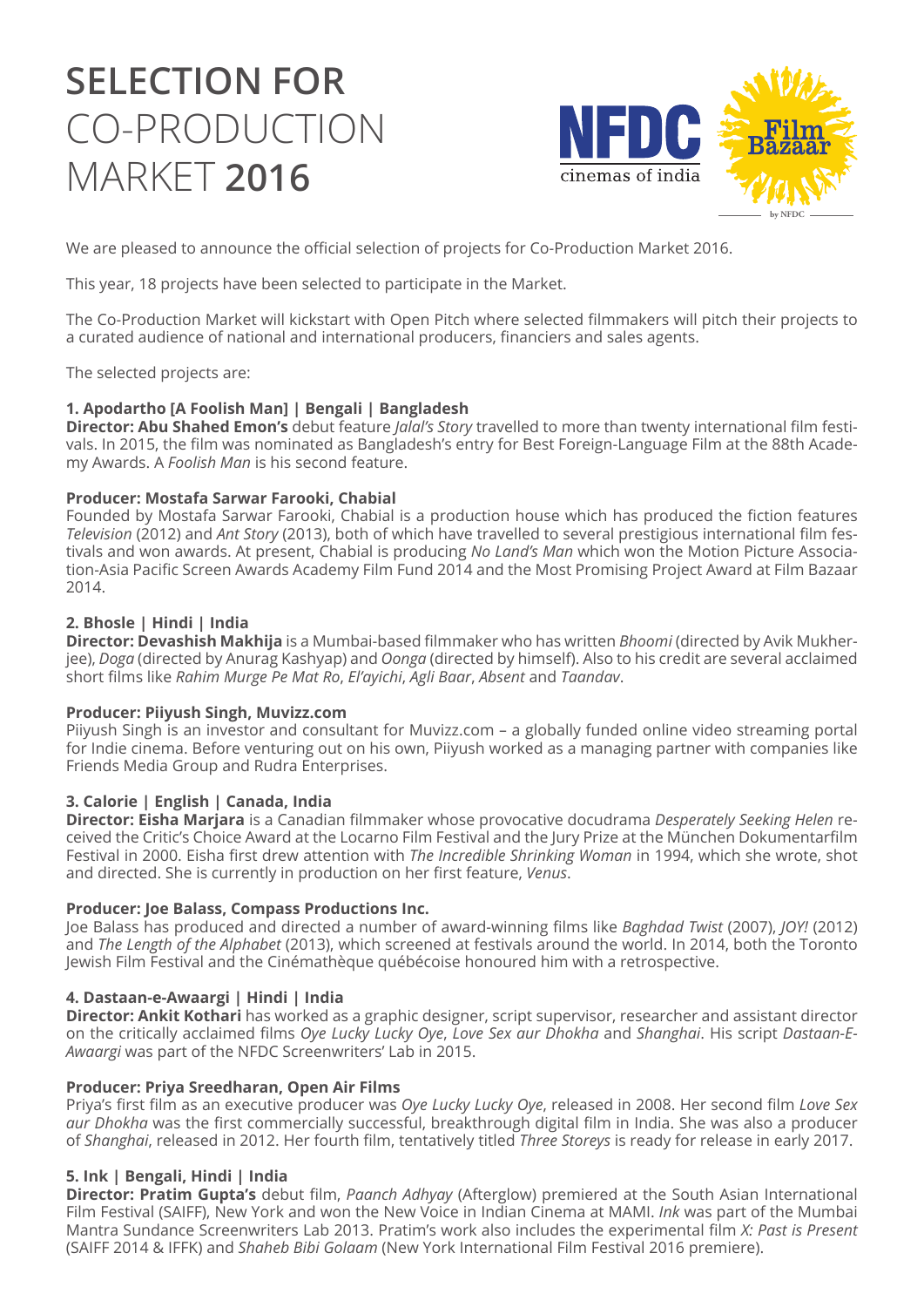

## **Producer: Firdausul Hasan, Friends Communication**

Friends Communication, formed in 2012, has produced films like *Take One*, *Abby Sen* and *Natoker Moto* (2015) which was part of the International Competition section at the International Film Festival of India. In 2013, they produced *Rupkatha Noy* which starred Soumitra Chatterjee and Radhika Apte.

## **6. Insha'allah | Malayalam, Hindi | India**

**Director: Geetu Mohandas'** first feature *Liar's Dice* (Sundance Film Festival 2014) received the Hubert Bals Fund for development and won six major international awards, and two National Awards in India. It was also India's official submission for the Best Foreign Film for the 87th Academy Awards. Geetu's earlier work includes the short film *Are You Listening?* which premiered at International Film Festival of Rotterdam (IFFR) 2010.

#### **Producer: Ajay G. Rai & Alan McAlex, JAR Pictures**

In 2011, Ajay set up Jar Pictures in partnership with Alan McAlex. From the critically acclaimed *Liar's Dice* to the mainstream *Luv Shuv Tey Chicken Khurana*, the company's filmography boasts of a variety of genres. In 2014, Jar Pictures production *Killa* won the Crystal Bear at Berlinale and a National Award in India. Their latest release, *The New Classmate*, premiered at the BFI London Film Festival.

#### **7. Jhyalincha [Season of Dragonflies] | Nepali | Nepal**

**Director: Abinash Bikram Shah** is a filmmaker based in Kathmandu, Nepal. Abinash's short films have traveled to film festivals worldwide including Berlin, Venice and Busan, winning a host of awards. An alumnus of Asian Film Academy 2008 and Berlinale Talent Campus 2010, Abinash works as the Programming Director at Ekadeshma International Short Film Festival.

#### **Producer: Ram Krishna Pokharel, Icefall Productions**

Over the past several years Ram has developed and produced shorts and feature films like *L'ascension*, *Nomber One*, *Everest - Summit of the Gods* that have appeared in many national and international film festivals. He is currently working on *Jhyalincha* (Season of Dragonflies).

## **8. Josephki Macha [Joseph's Son] | Manipuri | India**

**Director: Haobam Paban Kumar** is a Manipuri filmmaker whose debut fiction feature *Loktak Lairambee (Lady of the Lake)* was selected for world premiere at Busan International Film Festival 2016*.* The film was part of the Film Bazaar Work-in-Progress Lab 2015. Paban's documentary *Floating Life* was nominated for the Leipziger Ring award at the 58th DOK Leipzig 2015. His films have screened in various festivals and have won awards including the FIPRESCI prize at Mumbai International Film Festival 2006.

#### **Producer: Oli Pictures**

Oli Pictures was established in the summer of 2005 in Imphal, Manipur. The company has notable productions to its credit namely – *Kangla, Orchids and Manipur, A Cry in the Dark, Mr. India* among others. Oli Pictures' latest production is the fiction feature film, *Loktak Lairambee (Lady of the Lake).* 

## **9. Kabuliwala [Man From Kabul] | Animation** | **Hindi | India**

**Director: Soumitra Ranade**, an alumnus of Sir J.J.School of Arts and Film and Television Institute of India, has written, directed and produced children's feature films *Jajantaram Mamantaram* and *Goopi Gawaiyaa Bagha Bajaiyaa*, animated TV serials *Karadi Tales* and *Bandbudh Aur Budbak*. Soumitra's latest live-action feature *Albert Pinto Ko Gussa Kyun Aata Hai?* is slated for release soon. He is the Founder/Chairman of Paperboat Design Studios Pvt. Ltd. and also the Co-founder/ Chairman of School of DAAF (Design Art Animation Film).

#### **Producer: Sunil Doshi, Handmade Films**

Sunil Doshi has worked in production, acquisition and distribution of different kinds of films and programming of the Indian films at various film festivals. Handmade Films has previously produced Santosh Sivan's *Navarasa* (Nine Emotions), Rajat Kapoor's *Mixed Doubles*, Sagar Ballary's *Bheja Fry*, Rupali Guha's *Aamras*, Bela Negi's *Daayen ya Baayen*, Jaideep Varma's *Hulla*, Jaybarto Chatterji's *Love Songs*, Maneej Premnath's *The Waiting Room* and Sharat Katariya's *10ml Love*. Handmade Films is currently involved in the post-production of *Bioscopwala*, a live action feature-film based on Rabindranath Tagore's 'Kabuliwala'.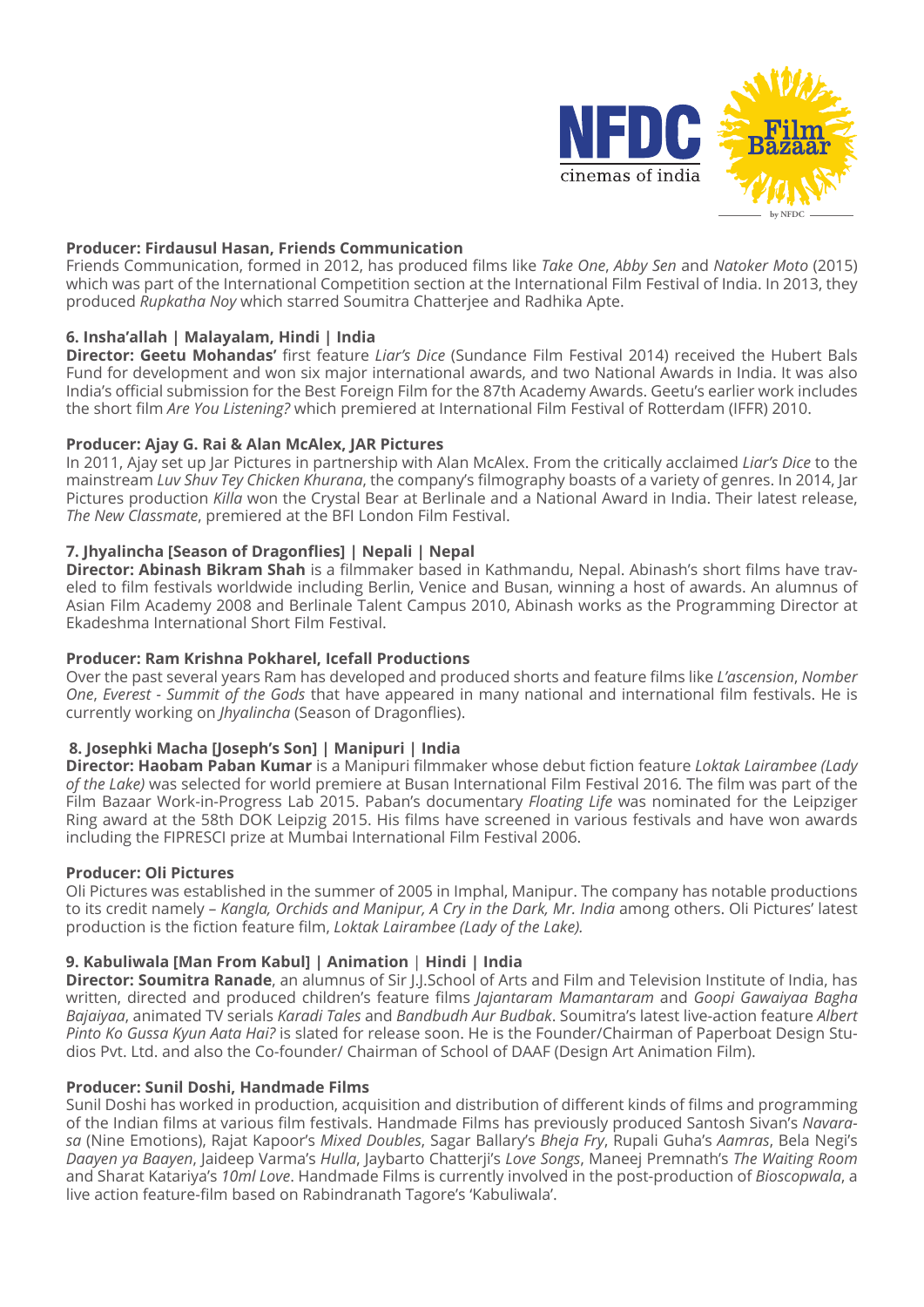

# **10. Nonajoler Kabbo [The Salt in Our Waters] | Bengali | Bangladesh**

**Director: Rezwan Shahriar Sumit's** docudrama *City Life* was selected at Berlinale Talents 2008. His shorts have traveled to Copenhagen International Children's Film Festival, among other festivals in the US. His films have been acquired by MUBI, VPRO for worldwide distribution. Rezwan attended the Graduate Film Program of NYU Tisch School of the Arts as a Tisch Fellow.

# **Producer: Gigi Dement, Laboratory NYC**

Gigi has produced several award-winning films, including *God of Love* (winner of the 2011 Academy Award for Best Live Action Short), *Bastards of Young*, and the critically acclaimed film *Babygirl* that premiered at the Tribeca Film Festival 2012.

## **11. Punyakoti | Animation | Sanskrit | India**

**Director: Ravi Shankar** has been a multimedia and animation pioneer in India since he directed the first interactive CD-ROM in India in 1995. He is an HR professional and works in Infosys as a Senior HR Solutions Designer. Ravi has over 20 years of experience in directing and managing large programmes/productions.

## **Producer: Sindhu SK, Puppetica Media**

**Sindhu SK** managed the largest crowd-funding campaign in India through a platform last year and was instrumental in the success of the campaign. She has previously worked with her husband Ravi on several creative projects.

## **12. Ram Ji Ka Ghoda [The Dragonfly] | Hindi | India**

**Director:** An alumnus of Satyajit Ray Film & Television Institute, **Bishnu Dev Halder's** documentary, *Bagher Bachcha*, won the National Film Award in 2007. It was also the Opening Film of International Film Festival of India 2007. Selected for Talent Campus India in 2007, Bishnu was awarded the UK Environment Film Fellowship in 2010. Bishnu's debut film, *I Was Born in Delhi*, was nominated at the prestigious IDFA in 2011.

## **Producer: Courtyard Entertainment Pvt. Ltd.**

Courtyard Entertainment's award-winning body of work comprises of feature-length projects that have been co-produced in partnership with Sundance Institute Documentary Film Program, Japan Broadcasting Corporation and NHK among others. Apart from ethnographic, educational and promotional films, the company has also produced *I Was Born In Delhi*, *English For All*, *Blocks of Green*, and *The Diary Of A Refugee*.

## **13. The Biryani Seller | Bengali | India**

**Directors: Rajdeep Paul and Sarmishtha Maiti** are National Film Award winning filmmakers and alumni of Satyajit Ray Film & Television Institute. They have worked with Doordarshan, PSBT and Ministry of External Affairs, India, and PBS, US. Their debut fiction feature script *The Biryani Seller* was part of the Mumbai Mantra Cinerise Screenwriters Lab. The duo's short fictions include *3 on a Bed*, *The Woman and the Man*, *Itvar*. Their documentary *At the Crossroads, Nondon Bagchi Life and Living* won a National Award.

## **Producer: Mahesh Mathai, Highlight Films**

Mahesh Mathai founded Highlight Films in 1987 which became one of the most successful advertising commercial companies in India. In 2000, he made the acclaimed feature film, *Bhopal Express* that opened the Panorama section of the Berlin Film Festival and won seven International Awards. In 2005, Mahesh directed the British film, *Broken Thread*. Highlight Films' has also produced *Mystic India* in 2005, *Outsourced* in 2006, *Aapa Akka* and *Manali Cream* 2009 among others.

## **14. The Cineaste | Persian | China, Netherlands**

**Director: Aboozar Amini's** graduation film *Kabul Tehran Kabul* (2010) won the Wildcard Award of the Dutch Film Fund. His film *Angelus Novus* (2015) premiered at International Film Festival Rotterdam (IFFR) and won various awards worldwide. His latest film *Where is Kurdistan* (2016) was commissioned by IFFR. His Afghan origin plays an important role in his work.

## **Producer: Jia Zhao, Silk Road Film Salon**

Jia Zhao is the founder/producer at Muyi Film (cultural/artistic documentary) and Silk Road Film Salon. Her recent works include projects with Frank Scheffer (*The Perception*, IFFR 2016, KNF award; *Inner Landscape* Holland